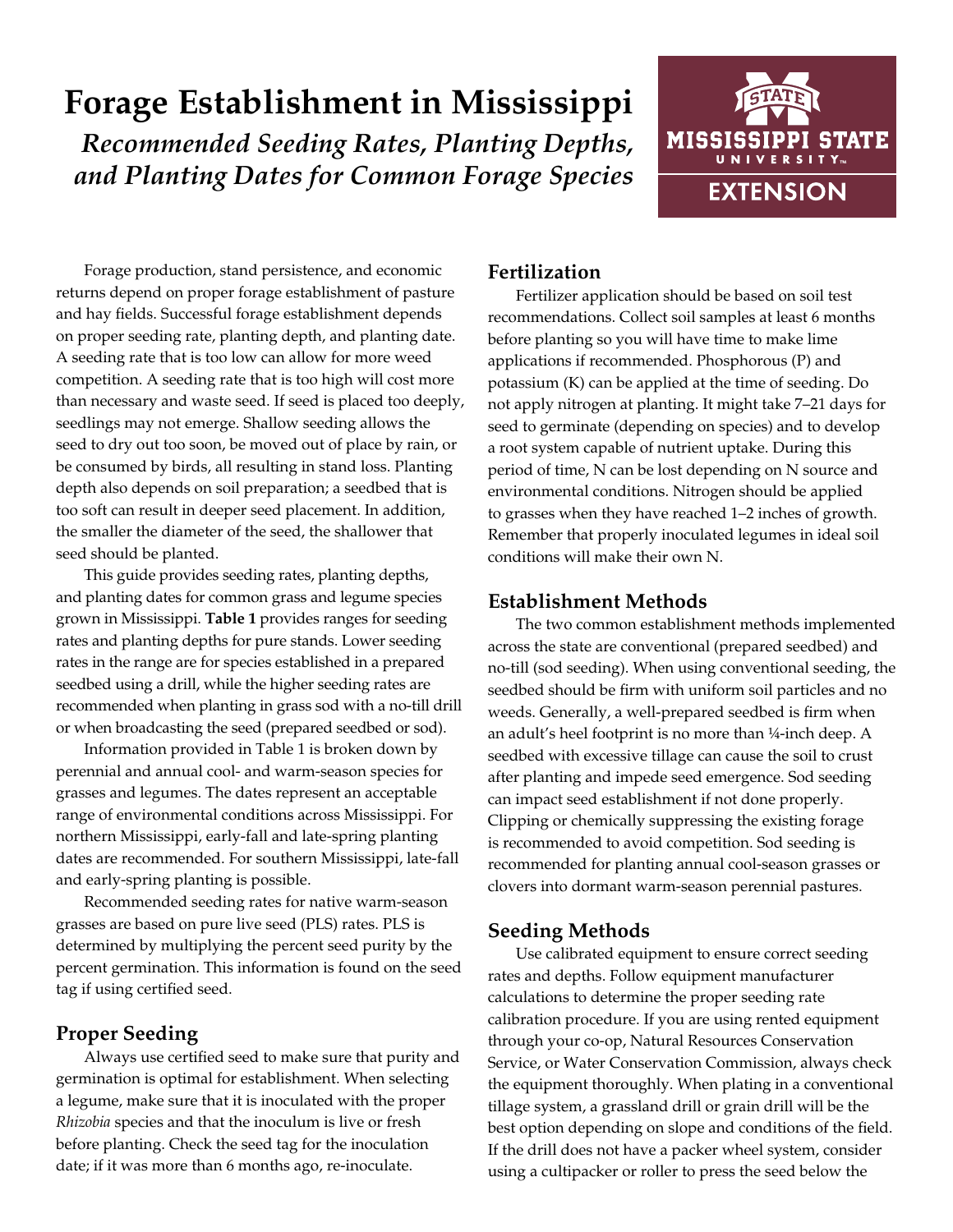soil surface. Do not mix grass and legume seed in the same hopper box because legume seed will gravitate to the bottom of the drill, which will not allow for homogeneous seed distribution and planting.

Broadcasting seed onto a prepared seedbed can be achieved by using a whirlwind or end gate seeder, but this will require higher seeding rates. Broadcasting will also require rolling and cultipacking before and after broadcasting the seed. The seed should be covered with at least ¼ inch of soil.

Another seeding method is no-till planting. This method is commonly used in warm-season perennial grasses when adding clovers or planting winter annual forages. This method works well when planting into land that is subject to erosion or when no-till practices are

being used. Planting into grass sod can help to conserve soil moisture and organic matter. To avoid competition, achieve mechanical or chemical control of the sod before planting. Refer to MSU Extension Publication 1532 *Mississippi Weed Control Guidelines* for products that could be used to suppress existing vegetation (*http://extension. msstate.edu/publications/weed-control-guidelines-formississippi*).

Seeding rates, planting depths, and dates provided in this publication are only guidelines for establishing common pure stands of pasture and hay systems in Mississippi. Specific variety information can be found in the annual Forage Variety Trial bulletins at *[https://www.](https://www.mafes.msstate.edu/variety-trials/forage.asp) [mafes.msstate.edu/variety-trials/forage.asp](https://www.mafes.msstate.edu/variety-trials/forage.asp)*.

| Table 1. Mississippi forage crop establishment guidelines. |                          |               |                    |                             |                             |                      |  |  |  |  |
|------------------------------------------------------------|--------------------------|---------------|--------------------|-----------------------------|-----------------------------|----------------------|--|--|--|--|
| <b>Forages</b>                                             | <b>Scientific name</b>   | Lb/bushel     | Approx.<br>seed/lb | Seeding rate<br>$l$ $l$ $l$ | Planting<br>depth (in)      | <b>Planting date</b> |  |  |  |  |
| <b>Perennial Grasses</b>                                   |                          |               |                    |                             |                             |                      |  |  |  |  |
| Cool-season                                                |                          |               |                    |                             |                             |                      |  |  |  |  |
| <b>Tall fescue</b>                                         | Schedonorus arundinaceus | 25            | 280,000            | $20 - 25$                   | $\frac{1}{4} - \frac{1}{2}$ | Sep 15-Oct 30        |  |  |  |  |
| Warm-season                                                |                          |               |                    |                             |                             |                      |  |  |  |  |
| Bahiagrass                                                 | Paspalum notatum         | 46            | 273,000            | $15 - 20$                   | $\frac{1}{2}$ -1            | Apr 15-Jul 15        |  |  |  |  |
| Bermudagrass, seed                                         | Cynodon dactylon         | 40            | 2,071,000          | $8 - 10$                    | $\frac{1}{4} - \frac{1}{2}$ | Apr 15-Jun 30        |  |  |  |  |
| Bermudagrass, sprigs                                       | Cynodon dactylon         | $\rightarrow$ |                    | 30-40 bu                    | $1 - 3$                     | Apr 15-Jun 15        |  |  |  |  |
| Dallisgrass                                                | Paspalum dilatatum       | 14            | 281,000            | $15 - 20$                   | $\frac{1}{4} - \frac{1}{2}$ | Mar 15-Jun 15        |  |  |  |  |
| Johnsongrass                                               | Sorghum halepense        | 28            | 119,000            | $20 - 25$                   | $\frac{1}{2}$ -1            | Apr 15-Jun 30        |  |  |  |  |
| Native grasses**                                           |                          |               |                    |                             |                             |                      |  |  |  |  |
| Bluestem, big                                              | Andropogon gerardii      | 22            | 165,000            | $9 - 11$                    | $\frac{1}{4} - \frac{1}{2}$ | Apr 15-Jun 30        |  |  |  |  |
| Bluestem, little                                           | Schizachyrium scoparium  | 20            | 260,000            | $5 - 10$                    | $0 - \frac{1}{4}$           | Apr 15-Jul 30        |  |  |  |  |
| Eastern gamagrass                                          | Tripsacum dactyloides    | 5             | 5,900              | $6 - 10$                    | $1/2 - 1$                   | Apr 15-Jun 15        |  |  |  |  |
| Indiangrass                                                | Sorghastrum nutans       | 10            | 200.000            | $8 - 12$                    | $\frac{1}{4} - \frac{1}{2}$ | Apr 15-Jun 30        |  |  |  |  |
| Switchgrass                                                | Panicum virgatum         | 55            | 280,000            | $5 - 8$                     | $\frac{1}{4} - \frac{1}{2}$ | May 1-Aug 30         |  |  |  |  |
| <b>Annual Grasses</b>                                      |                          |               |                    |                             |                             |                      |  |  |  |  |
| Warm-season                                                |                          |               |                    |                             |                             |                      |  |  |  |  |
| Crabgrass                                                  | Digitaria sanduinalis    | 25            | 825,000            | $6 - 8$                     | $1/2 - 1$                   | Apr 15-Jun 15        |  |  |  |  |
| Millet, browntop                                           | Echinochloa esculenta    | 14            | 142,000            | $20 - 25$                   | $\frac{1}{2}$ -1            | May 1-Jul 30         |  |  |  |  |
| Millet, foxtail                                            | Seratica italica         | 50            | 213,000            | $15 - 25$                   | $\frac{1}{2} - \frac{3}{4}$ | May 1-Jul 30         |  |  |  |  |
| Millet, pearl                                              | Penisetum glucum         | 48            | 82,000             | $15 - 25$                   | $\frac{1}{4} - \frac{1}{2}$ | May 1-Jul 30         |  |  |  |  |
| Sorghum, forage                                            | Sorghum bicolor          | 56            | 17,000             | $15 - 20$                   | $1 - 2$                     | May 1-Jul 30         |  |  |  |  |
| Sorghum x sudan                                            | Sorghum bicolor          | 48            | 35,000             | $20 - 25$                   | $\frac{1}{2}$ -1            | May 1-Jul 30         |  |  |  |  |
| Sudangrass                                                 | Sorghum bicolor          | 40            | 60,000             | $30 - 40$                   | $\frac{1}{2}$ -1            | May 1-Jul 30         |  |  |  |  |
| Teffgrass                                                  | Eragrostis tef           | 40            | 1,300,000          | $8 - 10$                    | $0 - \frac{1}{4}$           | May 1-Jun 15         |  |  |  |  |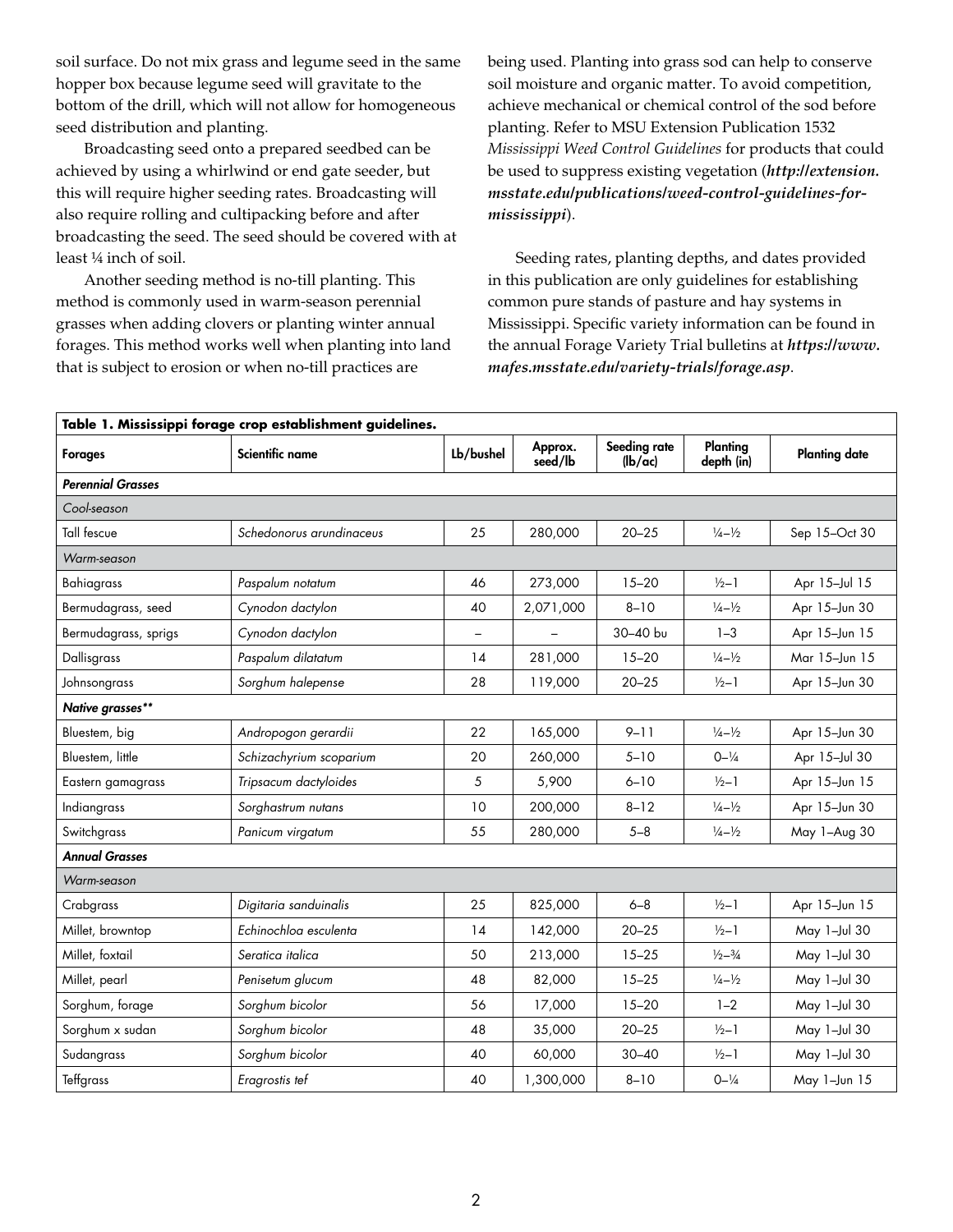| Table 1. Mississippi forage crop establishment guidelines.                                                                                        |                                     |           |                    |                         |                             |                      |  |  |  |
|---------------------------------------------------------------------------------------------------------------------------------------------------|-------------------------------------|-----------|--------------------|-------------------------|-----------------------------|----------------------|--|--|--|
| <b>Forages</b>                                                                                                                                    | Scientific name                     | Lb/bushel | Approx.<br>seed/lb | Seeding rate<br>(lb/ac) | Planting<br>depth (in)      | <b>Planting date</b> |  |  |  |
| Cool-season                                                                                                                                       |                                     |           |                    |                         |                             |                      |  |  |  |
| Oat                                                                                                                                               | Avena sativa                        | 32        | 16,000             | 90-120                  | $1 - 2$                     | Sep 15-Oct 30        |  |  |  |
| Rye, cereal                                                                                                                                       | Secale cereale                      | 56        | 18,000             | $90 - 120$              | $1 - 2$                     | Sep 15-Oct 15        |  |  |  |
| Ryegrass, annual                                                                                                                                  | Lolium multiflorum                  | 24        | 224,000            | $20 - 30$               | $0 - \frac{1}{2}$           | Sep 15-Oct 30        |  |  |  |
| Triticale                                                                                                                                         | Triticum x Secale                   | 48        | 15,000             | 90-120                  | $1 - 2$                     | Sep 15-Oct 30        |  |  |  |
| Wheat                                                                                                                                             | Triticum aestivium                  | 60        | 11,000             | $90 - 120$              | $1 - 2$                     |                      |  |  |  |
| <b>Perennial Legumes</b>                                                                                                                          |                                     |           |                    |                         |                             |                      |  |  |  |
| Cool-season                                                                                                                                       |                                     |           |                    |                         |                             |                      |  |  |  |
| Alfalfa                                                                                                                                           | Medicago sativa                     | 60        | 227,000            | $15 - 20$               | $\frac{1}{4} - \frac{1}{2}$ | Sep 15-Nov 15        |  |  |  |
| Red clover                                                                                                                                        | Trifolium preatense                 | 60        | 272,000            | $8 - 12$                | $\frac{1}{4} - \frac{1}{2}$ | Sep 15-Oct 30        |  |  |  |
| White clover                                                                                                                                      | Trifolium repens                    | 60        | 768,00             | $2 - 3$                 | $0 - \frac{1}{4}$           | Sep 15-Oct 30        |  |  |  |
| Warm-season                                                                                                                                       |                                     |           |                    |                         |                             |                      |  |  |  |
| Serecea lespedeza                                                                                                                                 | Lespedeza cuneata                   | 60        | 372,000            | $12 - 15$               | $\frac{1}{4} - \frac{1}{2}$ | Apr 15-May 30        |  |  |  |
| <b>Annual Legumes</b>                                                                                                                             |                                     |           |                    |                         |                             |                      |  |  |  |
| Cool-season                                                                                                                                       |                                     |           |                    |                         |                             |                      |  |  |  |
| Arrowleaf clover                                                                                                                                  | Trifolium vesiculosum               | 60        | 400,000            | $5 - 10$                | $0 - \frac{1}{2}$           | Sep 15-Oct 30        |  |  |  |
| <b>Ball clover</b>                                                                                                                                | Trifolium nigrescens                | 60        | 1,000,000          | $2 - 3$                 | $0 - \frac{1}{4}$           | Sep 15-Oct 30        |  |  |  |
| Balansa clover                                                                                                                                    | Trifolium michelianum               | 60        | 500,000            | $8 - 10$                | $\frac{1}{4} - \frac{1}{2}$ | Sep 15-Oct 30        |  |  |  |
| Berseem clover                                                                                                                                    | Trifolium alexandrium               | 60        | 207,000            | $15 - 20$               | $\frac{1}{4} - \frac{1}{2}$ | Sep 15-Oct 30        |  |  |  |
| Crimson clover                                                                                                                                    | Trifoluim incarnatum                | 60        | 150,000            | $20 - 25$               | $\frac{1}{4} - \frac{1}{2}$ | Sep 15-Oct 30        |  |  |  |
| Persian clover                                                                                                                                    | Trifoluim resupinatum               | 60        | 642,000            | $3 - 5$                 | $\frac{1}{4} - \frac{1}{2}$ | Sep 15-Oct 30        |  |  |  |
| Rose clover                                                                                                                                       | Trifolium hirtum                    | 60        | 164,000            | $15 - 20$               | $\frac{1}{4} - \frac{1}{2}$ | Sep 15-Oct 30        |  |  |  |
| Vetch, hairy                                                                                                                                      | Vicia villosa                       | 60        | 16,000             | $20 - 25$               | $1 - 2$                     | Sep 15-Oct 30        |  |  |  |
| Winter pea, Australian                                                                                                                            | Pisum sativum                       | 60        | 3,900              | $30 - 40$               | $1 - 2$                     | Sep 15-Oct 30        |  |  |  |
| Warm-season                                                                                                                                       |                                     |           |                    |                         |                             |                      |  |  |  |
| Annual lespedeza                                                                                                                                  | Kummerowia stipulacea or K. striata | 60        | 240,000            | $25 - 30$               | $\frac{1}{4} - \frac{1}{2}$ | Apr 15-Jun 30        |  |  |  |
| Alyce clover                                                                                                                                      | Alysicarpus vaginalis               | 60        | 301,000            | $15 - 20$               | $\frac{1}{4} - \frac{1}{2}$ | May 1-Jun 15         |  |  |  |
| Cowpea                                                                                                                                            | Vigna unguiculata                   | 60        | 3,600              | 60-90                   | $1 - 3$                     | May 1-Jun 30         |  |  |  |
| Lablab                                                                                                                                            | Lablab purpureus                    | 60        | 3,800              | $15 - 20$               | $1/2 - 1$                   | Apr 15-Jun 15        |  |  |  |
| Soybean, forage                                                                                                                                   | Glycine max                         | 60        | 4,500              | 60-90                   | $1 - 2$                     | May 1-Jun 30         |  |  |  |
| Forbs                                                                                                                                             |                                     |           |                    |                         |                             |                      |  |  |  |
| Chicory                                                                                                                                           | Cichirium intybus                   | 60        | 426,000            | $3 - 4$                 | $\frac{1}{4} - \frac{1}{2}$ | Apr 15-June 1        |  |  |  |
| Kale                                                                                                                                              | Brassica oleracea                   | 50        | 104,000            | $3 - 4$                 | $\frac{1}{4} - \frac{1}{2}$ | Aug 15-Oct 1         |  |  |  |
| Radish                                                                                                                                            | Raphanus sativus                    | 55        | 50,000             | $3 - 4$                 | $\frac{1}{4} - \frac{1}{2}$ | Aug 15-Oct 1         |  |  |  |
| Rape                                                                                                                                              | <b>Brassica napus</b>               | 50        | 156,000            | $3 - 4$                 | $\frac{1}{4} - \frac{1}{2}$ | Aug 15-Oct 1         |  |  |  |
| Turnip                                                                                                                                            | Brassica rapa                       | 55        | 220,000            | $3 - 6$                 | $\frac{1}{4} - \frac{1}{2}$ | Aug 15-Oct 1         |  |  |  |
| *Lower seeding rates in the range are for species established in a prepared seedbed using a drill, while the higher seeding rates are recommended |                                     |           |                    |                         |                             |                      |  |  |  |

when planting in grass sod with a no-till drill or when broadcasting the seed (prepared seedbed or sod).

\*\*Pure live seed